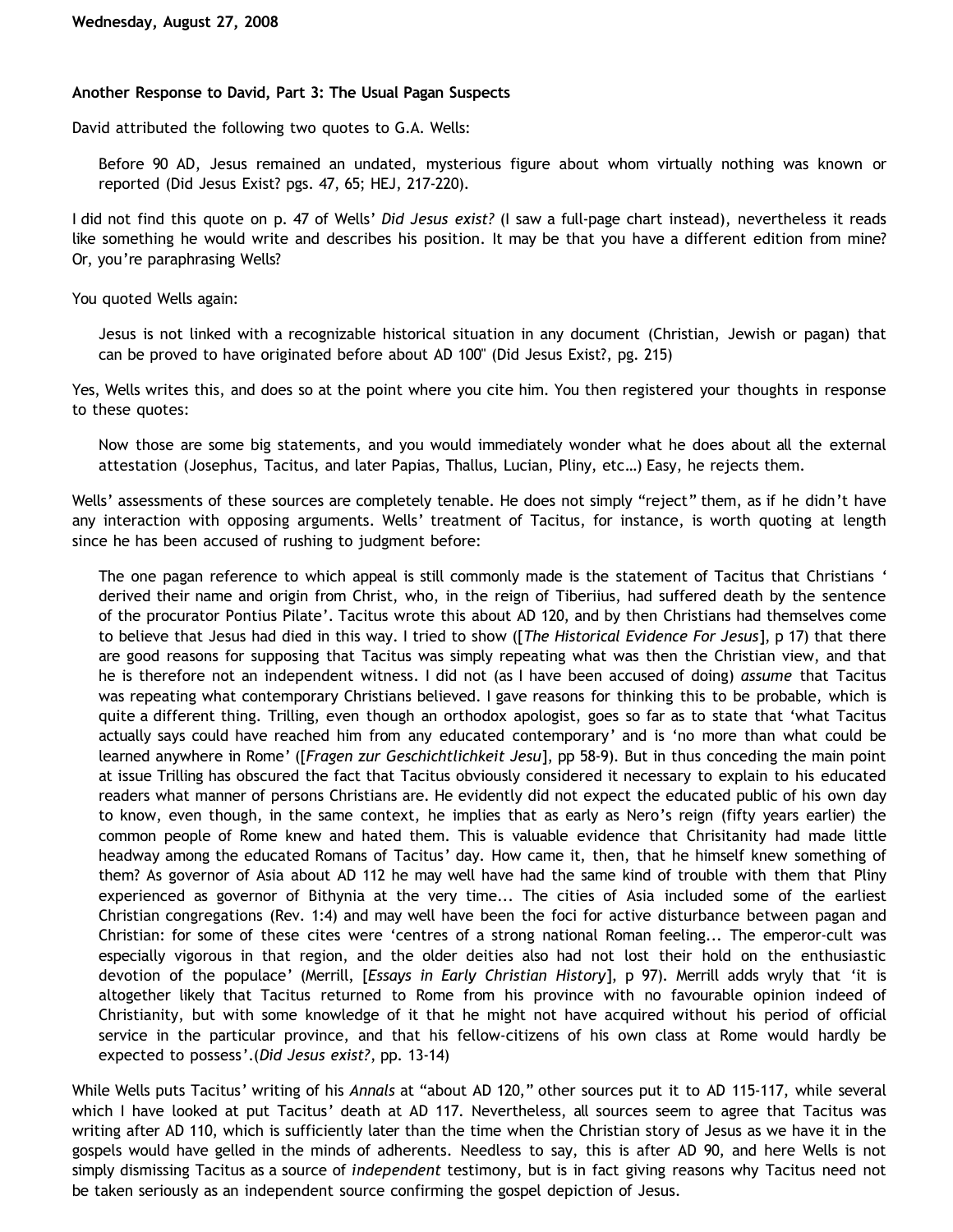In regard to Josephus, Wells devotes an entire section of his *The Jesus Myth* (pp. 200-221) to dealing with both the *Testimonium* as well as with the so-called 'shorter passage', both of which hard-line literalists insist that we accept as authentically Josephan testimonies verifying the existence of the Jesus of the gospels. Wells cannot be accused of merely "rejecting" Josephus as an independent source confirming the portrait of Jesus found in the gospels,

With regard to Josephus, Wells devotes an entire section of his *The Jesus Myth* (pp. 200-221) to his defense of the position that the two passages in Josephus' *The Antiquities of the Jews* are Christian interpolations. Wells is not alone in this view; he cites numerous authorities on the matter who are inclined towards this same conclusion. That Wells is not simply parroting what others have written is clear with the fact that he also interacts with several sources which argue for their authenticity. It should be no surprise that I am persuaded that Wells (along with numerous other scholars) is right.

Wells addresses the issue of Thallus in his book *The Jesus Legend* (pp. 43-46), where he points to disagreements among scholars on when Thallus supposedly wrote, something that is quite difficult to determine since his writings do not survive (what we know of him comes to us from Sextus Julius Africanus, who wrote in the third century and quotes Thallus briefly).

Also, see Richard Carrier's [Thallus: An Analysis](http://www.infidels.org/library/modern/richard_carrier/thallus.html), which is a good overview of the matter.

In regard to Pliny, again Wells does not simply dismiss him as if he did not exist, but gives good reasons why his testimony does nothing to vouchsafe Christianity's claims for the historicity of the gospel Jesus. Wells writes of Pliny:

It is clear from what he says that his only knowledge of these people [i.e., Christians in his province Bythinia-Pontus] was what he had extracted from them under interrogation, namely that their convictions amounted to "a perverse and extravagant superstition", involving (among other things) reciting "a form of words to Christ as a god". Whether this 'Christ' they worshipped had been on earth as a man will have been of no interest either to him or to [Emperor] Trajan. What worried them was that Christians were holding meetings which, because of Christian unwillingness to make due obeisance to the emperor, might have been seditious; they were not concerned about whether there was any historical basis to Christian doctrinal niceties. (*The Jesus Legend*, p. 41)

On p. 43 of the same book Wells quotes J.J. Walsh ("On Christian Atheism," *Vigiliae Christianae*, 45 (1991, pp. 264-65) who points out that "Pliny evidently knew next to nothing not only about the sect but about his own government's policy towards the sect," since the purpose of his writing about the troublesome Christians in his province to Trajan was to ask for guidance on how he should deal with them.

David wrote:

What degree of specialization does he possess relevant to the subject area? None.

If by 'degree' you mean a certificate of completion from some college course, I don't know. Wells is a professor of German, and many have used this fact to dismiss him as unqualified to speak on these matters. In other words, because the source (Wells himself) is not decorated by some accredited institution in the very field of Christian origins, nothing he argues can be taken seriously. Never mind his arguments, the data he collects to support his conclusions, his observations based on a familiarity with the subject matter which goes back for decades (his first book on Christianity being published in 1971)

Wells' expert command of German, however, does afford him access to a wealth of literature in the field of New Testament studies, because so much literature in the last 200 years in this field is native to this language. Freke and Gandy make the following pertinent point:

Eager to distance themselves from Rome, German Protestant scholars began to search the gospels for the real Jesus. Even up to the present day the majority of such scholars have themselves been Christians, since a theological career at a German university is closed to those who have not been baptized. Yet despite this, rather than giving Christianity a firm historical foundation, as they hoped, Protestant scholars' three centuries of intense scholarship have undermined the literal figure of Jesus completely. (*The Jesus Mysteries*, p. 146)

Of course, we can dismiss Wells because he's not a professor of New Testament Greek if you like.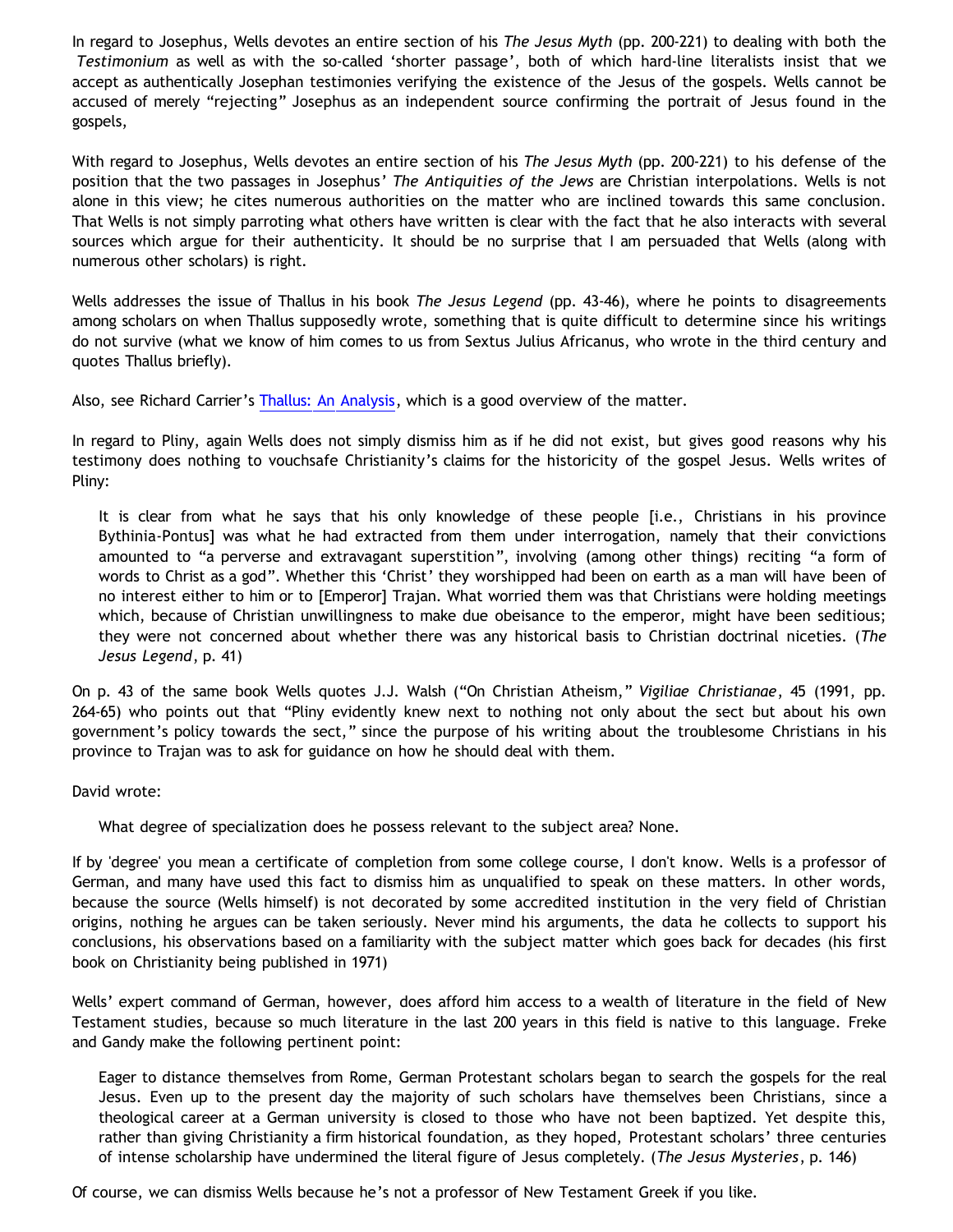## David wrote:

Now given I don't think you have to be a New Testament historian or textual critic to be critical, but when you 're going to swim upstream and insist on largely abandoned styles of form criticism you're making a tall order.

Maybe it's time that someone makes this "tall order"? Then again, asking me to believe that a universe-creating, reality-ruling deity incarnated itself in the form of a human being born of a virgin in first century Palestine, was crucified, entombed and resurrected, and later ascended back to heaven, is not a tall order? Meanwhile, referring to Wells' case as "a tall order" simply because he does not have, say, a Ph.D in New Testament Studies, ignores his heavy reliance on scholars who do. Besides, would it really make any difference if Wells did have a Ph.D in New Testament Studies? Would this suddenly bestow his arguments with a gleam that would capture your attention and make you say, "Hey, this guy's onto something!"? My suspicion is that, even if Wells had 10 doctorates in fields ranging from ancient history, New Testament studies, theology, patristic literature, etc., believers would still find ways to dismiss his verdicts, in spite of the artificial requirement to possess such certifications.

I say artificial here because such a requirement is never an issue when it comes to believing the literalist Christian view of the New Testament. If an individual affirms that everything in the New Testament is historically true, why doesn't he need all these degrees in order to make such an assessment? It is, after all, an assessment, no? For Christians, you can be a high school drop-out ditch-digger who couldn't the word 'truth' if asked to, and still "know" that the New Testament is authentic history, but you have to have degrees up the wazoo in order to challenge such affirmations. This may not reflect your view personally, David, but special pleading of this kind is not uncommon from Christians. It seems that apologists, out of desperation, will reach for anything in order to dismiss challenges to their faith. After all, it is a matter of faith, is it not?

David wrote:

Wells more recently questions the seriousness of the Jesus quests :

The theological world is now in the midst of what is known as "The Third Quest for the Historical Jesus". J. P. Meier allows that "all too often the first and second quests were theological projects masquerading as historical projects" (art. cit., p. 463). We shall see whether their successor fares any better." ([G. A. Wells](http://www.infidels.org/library/modern/g_a_wells/errant.html) [Replies to Criticisms of his Books on Jesus,](http://www.infidels.org/library/modern/g_a_wells/errant.html) 2000)

I would like to interact with Wells personally someday, but I think he's a bit old for such affairs and admittedly gets on the Internet infrequently.

I would love to be able to engage an ongoing discussion with Dr. Wells myself. But alas, I don't know how I would even try to do this. The most I've been able to accomplish are brief exchanges with David Kelley (an Objectivist philosopher) and Peter Thomas (narrator of 'Forensic Files'). I'm a big fan of both. To add G.A. Wells to this mix... well, that'd be like having sat down with the Holy Trinity for me.

David wrote:

J.P. Holding did have some interaction with him: Tektonics

Your link did not work, but regardless, I tend not to go to Tektonics unless I'm looking for a source of low entertainment. Turkel is in constant sneer mode and clearly resents anyone who does not share his views. I have come to expect from him only the most expedient of apologetic tactics.

I wrote:

Similarly with the events described in the gospels themselves: how can we know which year, according to the event sequences given in the gospels, when Jesus was crucified?

In response to this, David quoted Luke 3:1:

In the fifteenth year of the reign of Tiberius Caesar, Pontius Pilate being governor of Judea, and Herod being tetrarch of Galilee, and his brother Philip tetrarch of the region of Ituraea and Trachonitis, and Lysanias tetrarch of Abilene

He David wrote: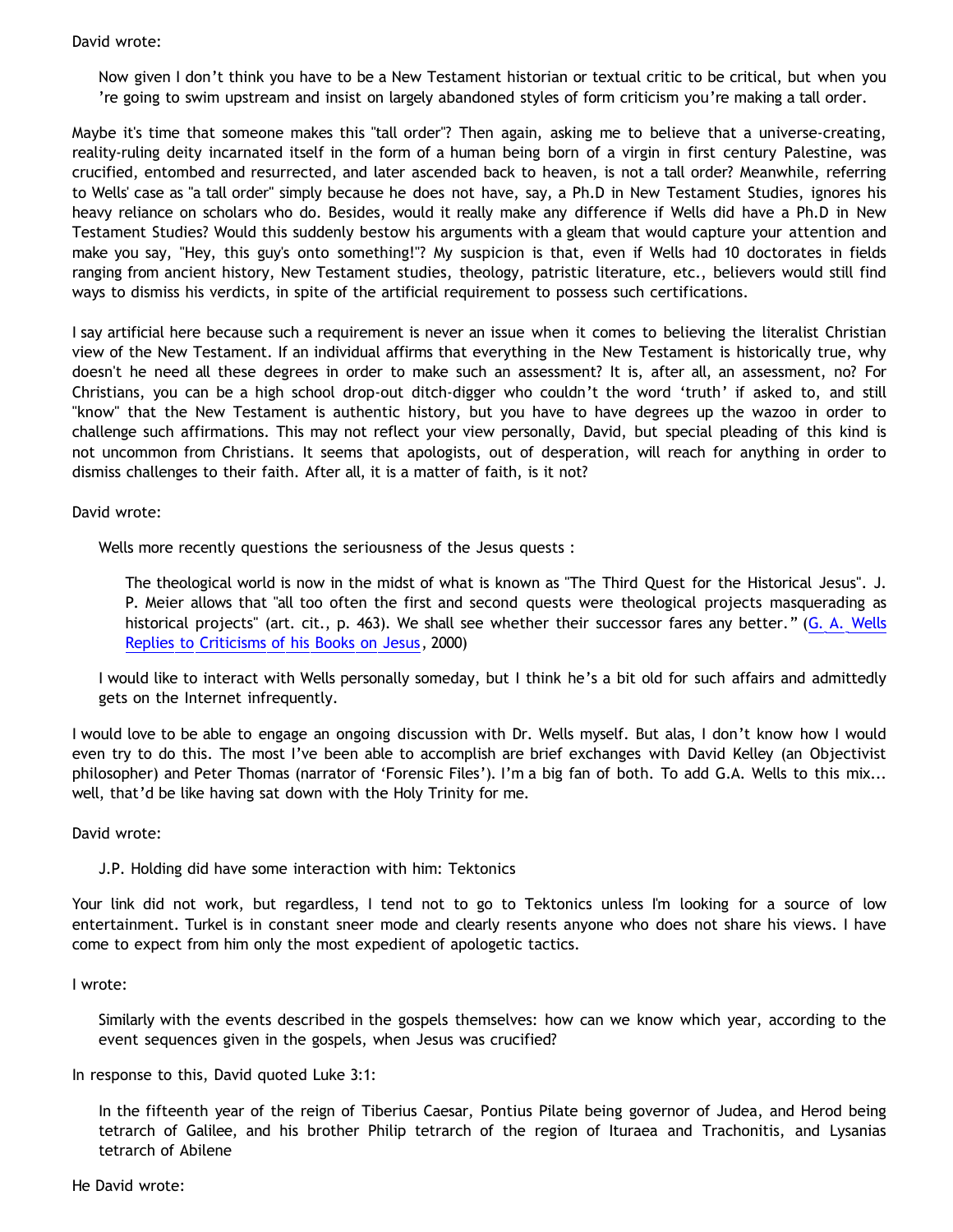Tiberius became emperor in August, AD 14 which places John's ministry at October, AD 27. Given the 3 Passover feasts described in John, this would place the crucifixion at AD 30. External sources corroborate that Pilate was Roman governor of Judea, Herod Antipas was tetrarch of Galilee, and Caiaphas was Jewish high priest. Specifically one of these sources would have no reason to acknowledge or accredit Christianity: the Jewish Mishnah and Talmuds. Five of Christ's disciples are named therein (see Klausner, *The Jesus of Nazareth*, pg. 18) Ok, nice but big deal right? Well, if multiple methods of computation bring us to the same date this strengthens the conclusion (and also cast doubt on collaborative effort among the authors). As you know source criticism plays a large role in this, which is why the question of Q-source and Markan priority are important.

Luke 3:1 is about probably the closest (and only) reference in the gospels themselves which can be used to date any of the events they speak of. But even this is not as exacting and definite as David would have it. In his essay [Jesus Variants](http://www.christianorigins.com/variants.html), Peter Kirby points out the following:

From the data provided by Josephus, we estimate that Pilate was prefect of Judea from 26 to 36 CE. The canonical Gospels do tell us that the crucifixion of Jesus was under Pilate and that its day was in some relation to the Passover, which after much puzzling over calendrical systems has produced the dates of 30 and 33 as the most popular years for scholars to place the death of Jesus. (Meier's *A Marginal Jew*, vol. 1, is a good source for this scholarship, with a favored year of 30 CE.) But none of the canonical Gospels give us data that would allow us to fix the date at 33 CE precisely. The closest thing to an absolute reference for dating in the Gospels is in reference to the start of John the Baptist's ministry in "the fifteenth year of the reign of Tiberius Caesar" (Luke 3:1) which may be 27 or 28 or 29 CE depending on the method of calculation of the regnal years. Even if there were no data that contradicted a date of the death of Jesus as being 33 CE, there is no ancient source that says this in the first place, so it shouldn't be on the list.

So while the date in mind here "may be 27 or 28 or 29 CE depending on the method of calculation of the regnal years," Luke 3:1 does narrow the timeframe significantly. However, it hardly puts to rest any question on the possibility of legendary development. In the authentically Pauline letters, there is no reference to a crucifixion under Pilate (I Timothy, which offers the New Testament's sole reference to Pilate outside of the gospels and Acts, is pseudonymous). Wells' view is that Pilate came to be linked with Jesus' crucifixion as a natural consequence of two distinct streams of tradition – the view of Jesus in Paul's letters and the Galilean preacher of Q – being fused into one as we find in the latter part of the first century.

First recall the points Wells makes about the Jesus we read about in Paul's letters:

My view is that Paul knew next to nothing of the earthly life of Jesus, and did not have in mind any definite historical moment for his crucifixion. As we saw, holy Jews had been crucified alive in the first and second centuries BC, but traditions about these events, and about the persecuted Teacher of Righteousness, could well have reached Paul without reference to times and places, and he need not have regarded their occurrences as anything like as remote in time as they in fact were. Whenever it was that Jesus had lived obscurely and died, he had, for Paul, returned promptly after death to heaven; and the evidence for this exaltation, and indeed for his whole religious significance, was his recent appearances to Paul and to contemporaries of Paul which signaled that the final events which would end the world were imminent,,, Thus even if the death and resurrection were put at some indefinite time past, it remains quite intelligible that Christianity did not originate before the opening decades of the first century AD. Nor need any supposed relevance to Jesus of the Wisdom literature have been appreciated earlier. (*Can We Trust the New Testament?*, p. 34)

The earliest known tradition of Jesus has him crucified at some unspecified time in the past, treated by Paul as if it were not at all recent, without any indication of the circumstances or place of his crucifixion. The earthly life of Paul's Jesus is as hazy as a wispy vapor. But as interest in Jesus grew, it would be natural for enthusiasts to wonder about Jesus' earthly life.

Movement towards dating the earthly life of the Pauline Jesus in a relatively recent past is intelligible even without the influence on later Christians of Q: For Paul's Jesus came to Earth "when the time had fully come" (Gal. 4:4), and this soon developed in Pauline-type communities into the more specific statement that he had lived "at the end of the times" (Hebrews 9:26; 1 Peter 1:20). Even if this originally meant no more than that his first coming had inaugurated the final epoch (however long) of history (the epoch that would culminate in his return as judge), it would in time be taken to mean that he had lived in the recent past. And to post-Pauline and post-Q Christians of the late first century, familiar as they were with crucifixion as a Roman punishment, his death by crucifixion – already attested by Paul, but not given any historical context in his nor in other early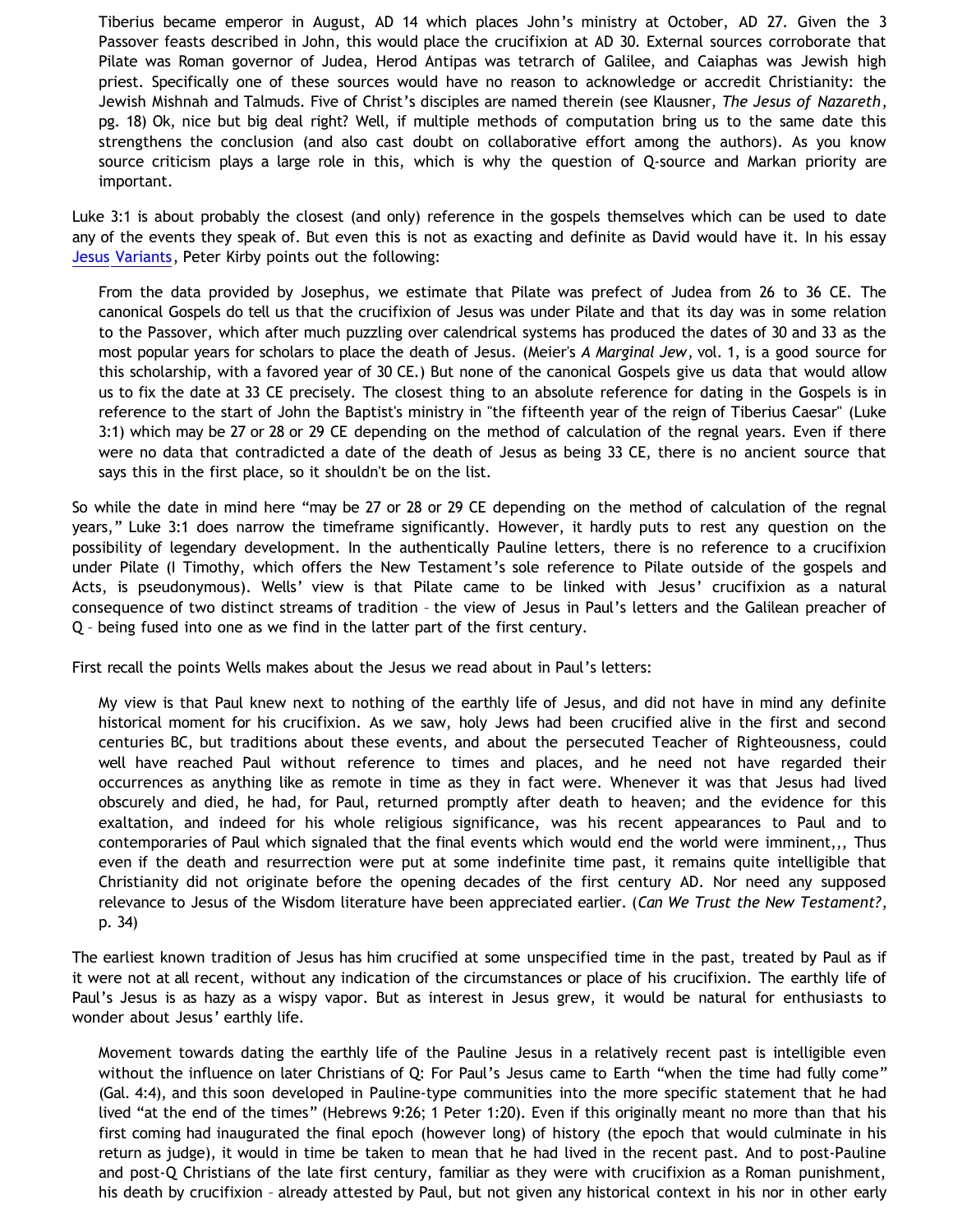epistles – would have suggested death at Roman hands, and hence during the Roman occupation of Judea from A.D. 6. From such a premises, coupled with the Q datum of Jesus as a contemporary of John the Baptist, Pilate would naturally come to mind as his murderer, for he was particularly detested by the Jews, and is indeed the only one of the prefects who governed Judea between A.D. 6 and 41 to be discussed in any detail by the two principal Jewish writers of the first century, Philo and Josephus. (*The Jesus Myth*, p. 104)

If you place yourself in the Corinthian church of the day, before the gospels were written and circulated, going by the content of Paul's letters you would probably wonder who this Jesus was. Yes, there would be the post-resurrection appearances that were pointed to as vouchsafing salvation and eternal life. But there would also probably be this lingering sense of wonder about who Jesus was during his earthly life. What was known of this at the time? Paul's letters indicate that Jesus was crucified, but they do not indicate a time or place or specify the circumstances of this event. Also, Paul treats the earthly Jesus as "emptied" of his supernatural powers and status, living in humility and obscurity. The door was thus opened to the imagination, if to nothing else, and as oral traditions were developed and various views were amalgamated (a fact to which Paul's own letters testify), it' s hard to see how any traditions which would have eventually prevailed could not involve at least some groping and invention. The Wisdom literature and Old Testament prophets and poetry supplied many of the details which would later be incorporated into the portraits of Jesus. But at this point, we're not dealing with historical accounts, but theological concoction.

## David wrote:

Nevertheless, if multiple independent attestations can be sufficiently demonstrated, then the historicity of an event is very probable even to the most skeptical historians (Ehrman, Borg, etc…).

Even if we did have this in the case of the gospels, this would not seal the case for the historicity of the resurrection. Besides, what we have in the case of the gospels is a clear line of dependence, embellishment and development. Matthew and Luke were obviously using Mark's narrative as a model for their own (so they are not "independent sources"), and John's gospel is built on traditions which show at least some familiarity with the basic outline of that model (preaching ministry followed by passion narrative and post-resurrection appearances). Indeed, it is where the authors embellished their own versions of the narrative that variations in the story are most pronounced.

David points to Papias as "external attestation" of Mark, which he dates to 110 AD (some sources, such as [this one](http://www.earlychurch.org.uk/papias.php) , dates Papias' writings to AD 130 or even later):

Mark indeed, since he was the interpreter of Peter, wrote accurately, but not in order, the things either said or done by the Lord as much as he remembered. For he neither heard the Lord nor followed Him, but afterwards, as I have said, [heard and followed] Peter, who fitted his discourses to the needs [of his hearers] but not as if making a narrative of the Lord's sayings'; consequently, Mark, writing down some things just as he remembered, erred in nothing; for he was careful of one thing - not to omit anything of the things he heard or to falsify anything in them.

Christian apologist Richard Bauckham, acknowledges that the prevailing view among scholars is that Papias' statements here are "historically worthless" as evidence for the Christian view. Bauckham writes:

What Papias says here about the Gospel of mark is the earliest explicit occurrence of the claim that Peter's teaching lies behind this Gospel. It was therefore subjected to close scrutiny and discussion during the first hundred years or more of modern Gospels scholarship. Some scholars up to the present time have continued to treat it very seriously as important evidence about the origins of the Gospel of Mark, but during the twentieth century it came to be widely regarded as historically worthless. Although the attribution of the Gospel to a certain Mark may be accurate, there is no reason, according to this widespread view, to suppose that this was the John Mark of the New Testament (Acts and Epistles), since this Latin name (*Marcus*) was in very common use, in Greek (*Markos*) as well as Latin. We know from Eusebius that Papias cited 1 Peter (Hist. Eccl. 3.39.17), almost certainly as evidence of the close association of Peter with the Mark known from the New Testament. ( *[Jesus and the Eyewitnesses](http://books.google.com/books?id=ybOa_w8PCcQC&pg=PA437&lpg=PA437&dq=eusebius+papias&source=web&ots=WrJV0Kr5ja&sig=pTDYkraW8_E-_c61P7MiezO-_fc&hl=en&sa=X&oi=book_result&resnum=8&ct=result)*[, p. 203](http://books.google.com/books?id=ybOa_w8PCcQC&pg=PA437&lpg=PA437&dq=eusebius+papias&source=web&ots=WrJV0Kr5ja&sig=pTDYkraW8_E-_c61P7MiezO-_fc&hl=en&sa=X&oi=book_result&resnum=8&ct=result))

In spite of this widespread conclusion among the scholarly community, Bauckham proceeds to argue for the validity of Papias as a reliable witness. In his essay [Was Papias a Reliable Witness?](http://www.geocities.com/paulntobin/papias.html) Paul Tobin interacts with Bauckham's case and concludes that, "Contrary to Bauckham, the consensus position is firmly in place: Papias' witness is ' historically worthless'."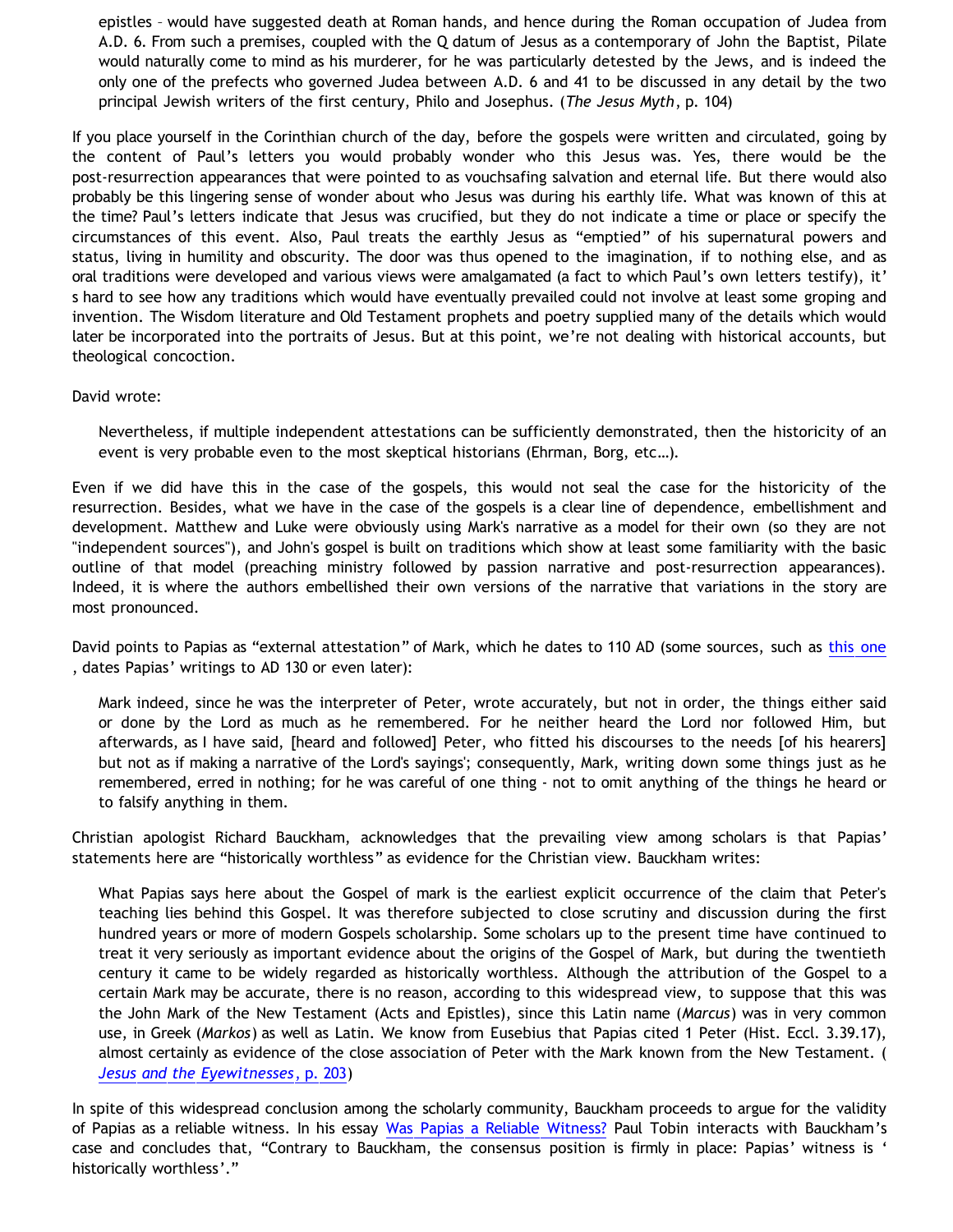David wrote:

As I have pointed out to Robert, if the early Christian community was pumping out lies left and right to build their case for Christ, why not put Peter at the pen on this document instead of Mark who was not an eyewitness? Especially at the time Papias was writing, when the apostolic pedestal found its high point.

It needs to be borne in mind that, certainly by the time of Papias (which is after the gospel narratives had in one form or another become part of Christianity), believers like Papias thought they were passing on tradition. I would not look to Papias as an inventor, but more of a popularizer. As for how the author of the gospel we call *Mark* came to be a person named Mark associated with Peter, Wells explains this as follows:

The ascription of titles, in so far as its basis can be inferred at all, seems to have been a haphazard business. Beare writes in this connection of 'second-century guesses' ([*The Earliest Records of Jesus*], p 13). Mk., for instance, acquired its title probably because 'my son Mark' is mentioned as a close associate of 'Peter the apostle' who poses as the author of I Peter (1:1 and 5:13). This epistle of the late first or early second century, influenced as it is by Pauline theology, introduces 'Mark' as a personage familiar from the Pauline letters (Coloss. 4:10) in order to create the authentic Pauline atmosphere. Nonetheless, it was probably this mention of Mark in a work ascribed to Peter that originated the tradition (preserved by Papias, AD 140) that Mk. was written by one Mark who took down the spoken recollections of Peter ([Haenchen, *Der Weg Jesu*], p 8). This traditions was not finally discredited until the rise of form-criticism. At the beginning of this century orthodox commentators on Mk. still insisted that the gospel is a unitary composition, owing its unity to the author's dependence on the eye-witness Peter for all its information. The change in critical standpoint is at once obvious from comparison with Taylor's – also orthodox – commentary (first published in 1952), where stress is laid upon the great diversity of the traditions which Mark collected after they had already been used in the teaching and preaching of the Church. (*Did Jesus exist?*, p. 77)

Bauckham (a Christian apologist) confirms Wells' hypothesis when he writes:

Papias, it is suggested, wishing to give apostolic authority to a Gospel ascribed to an unknown author called Mark, used 1 Pet 5:13 to identify this Mark with Peter's close associate, thus creating the connection he asserts between the Gospel and Peter. (*[Jesus and the Eyewitnesses](http://books.google.com/books?id=ybOa_w8PCcQC&pg=PA437&lpg=PA437&dq=eusebius+papias&source=web&ots=WrJV0Kr5ja&sig=pTDYkraW8_E-_c61P7MiezO-_fc&hl=en&sa=X&oi=book_result&resnum=8&ct=result)*[, p. 204](http://books.google.com/books?id=ybOa_w8PCcQC&pg=PA437&lpg=PA437&dq=eusebius+papias&source=web&ots=WrJV0Kr5ja&sig=pTDYkraW8_E-_c61P7MiezO-_fc&hl=en&sa=X&oi=book_result&resnum=8&ct=result))

So if Papias was simply preserving what had come to him as a tradition, there is no need to paint him as a brazen inventor of would-be history. As for I Peter, I've already raised pertinent questions on the authorship of this letter in my blog [Did the Author of I Peter See the Risen Jesus of the Gospels?](http://bahnsenburner.blogspot.com/2006/05/did-author-of-i-peter-see-risen-jesus.html).

Surely more to come.

by Dawson Bethrick

Labels: [Christian Legends](http://bahnsenburner.blogspot.com/search/label/Christian%20Legends)

*posted by Bahnsen Burner at [6:00 AM](http://bahnsenburner.blogspot.com/2008/08/another-response-to-david-part-3-usual.html)*

## **10 Comments:**

[Robert\\_B](http://www.blogger.com/profile/03469718358131331499) said...

David wrote:

As I have pointed out to Robert, if the early Christian community was pumping out lies left and right to build their case for Christ, why not put Peter at the pen on this document instead of Mark who was not an eyewitness? Especially at the time Papias was writing, when the apostolic pedestal found its high point.

I completely answered this in the prior thread. If David doesn't understand my explanation, then he just doesn't get it.

There were many competing Christian cults and many gospels about in the second century. But there was no central authority that could be regarded as "Christianity" per se. Any idea of a authoritative canon was far in the future after Irenaeus.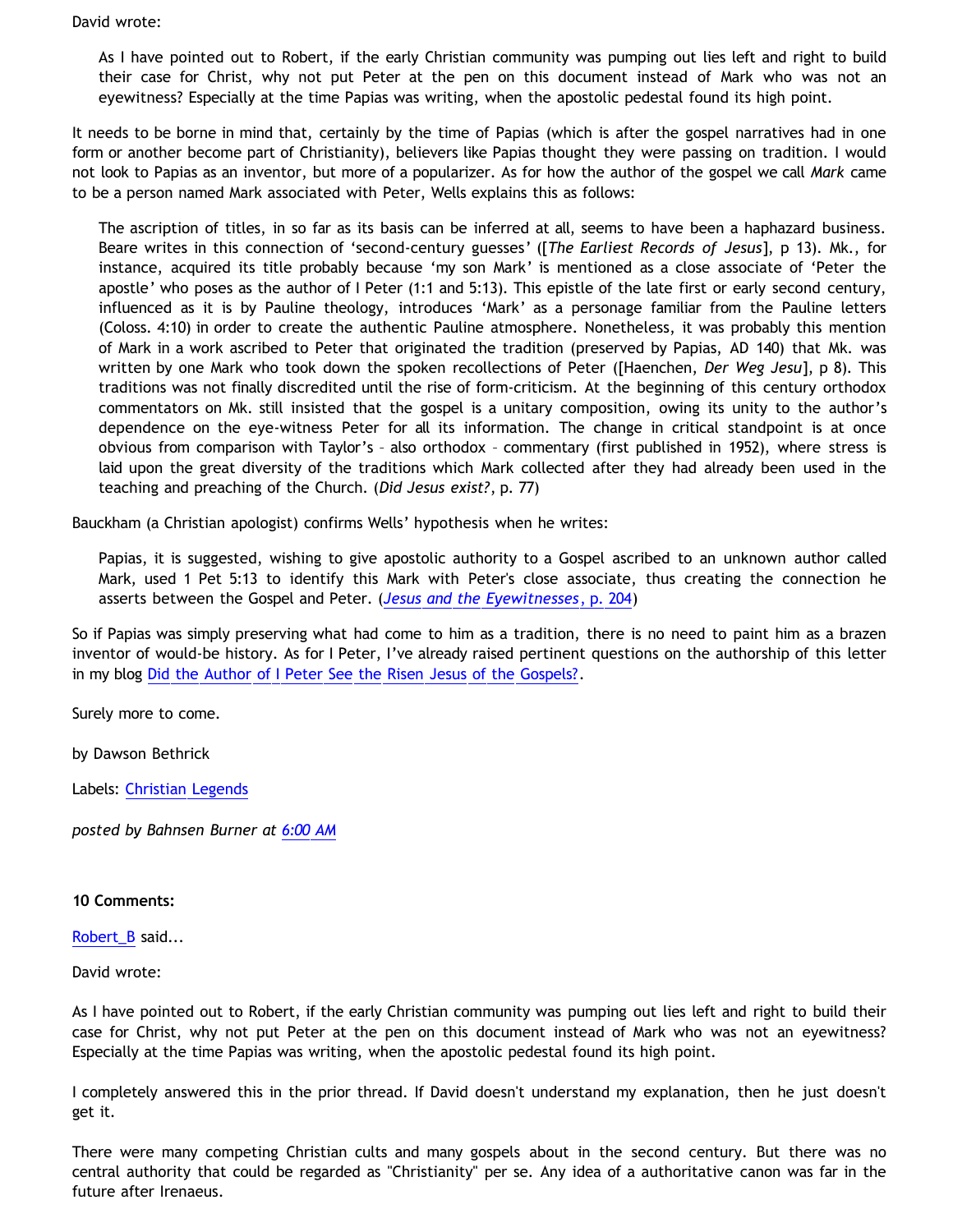Papias' report of what Presbyter John (a likely con-man false prophet) said about the alleged documents, Mark and Matthew, is completely unreliable.

The notion you have that Peter was an eyewitness and Mark his student is viciously circular question begging.

[There was a Gospel attributed to Peter \(circa 70-160\), but its docetic character rendered it unpalatable to the](http://www.earlychristianwritings.com/gospelpeter.html) [Catholics.](http://www.earlychristianwritings.com/gospelpeter.html)

Hegesippus, one of the earliest chroniclers of the church, knew nothing of the canonical gospels. This is consistent with the late dating of the CG.

[August 27, 2008 1:17 PM](http://bahnsenburner.blogspot.com/2008/08/6578082696253764325)

Robert B said...

David:

Jesus is a myth.Regarding the alleged pagan witness' to historicity of Jesus, interested parties may wish to read Jeffery J. Lowder's [Josh McDowell's "Evidence" for Jesus - Is It Reliable?](http://www.infidels.org/library/modern/jeff_lowder/jury/chap5.html)

The [Argument from Silence](http://www.positiveatheism.org/hist/rmsbrg02.htm) is quite strong.

[Seneca](http://www.jesusneverexisted.com/seneca.html) should have known about Jesus or Paul.

[History's Troubling Silence About Jesus](http://www.dissidentvoice.org/Oct04/Salisbury1012.htm) is deafening.

On Flavius Josephus, [Earl Doherty strongly and convincingly details why the ancient Jewish historian did not write](http://jesuspuzzle.humanists.net/supp10.htm) [anything about JC.](http://jesuspuzzle.humanists.net/supp10.htm)

To assume the alleged Christians tortured by [Pliny](http://www.jesusneverexisted.com/josephus-etal.html) were evidence of a historical Jesus is to beg the question. See [D.M. Murdock's article on Pliny, Tacitus and Suetonius.](http://www.truthbeknown.com/pliny.htm)

See [Richard Carrier](http://www.infidels.org/library/modern/richard_carrier/thallus.html) on Julius Africanus quotes Thallus.

If David thinks The Babylonian Talmud can rescue Christianities chestnuts, he should read "The Jesus the Jews Never Knew" by Frank Zindler. The most oft cited bit of Talmud used to trick people into believing Jesus was real is Sanh. 43a. It, however, is a known interpolation into the text made by scribes in response to Christian anti-Jewish Polemic. The passage in context is about Ben Stada's execution in Lydda not Jerusalem. Zindler p. 238-239

[Lucian](http://www.rationalresponders.com/forum/rook_hawkins/the_jesus_mythicist_campaign/567) was NOT a contemporary or eye-witness. Lucian does NOT mention Jesus OR the cult this man who was crucified in Palestine started. No one contest that Christians practiced their religion. The question is was there a historical founder named Yeshua.

[Mara Bar-Serapion](http://www.infidels.org/library/modern/jeff_lowder/jury/chap5.htmlmara%20Mara%20Bar-Serapion) is worthless as a witness to the historicity of Jesus.

There was no town or village of Nazareth in the first century. See [The Myth of Nazareth: The Invented Town of](http://www.nazarethmyth.info/) [Jesus by Rene Salm](http://www.nazarethmyth.info/)

Jesus is almost the same as many other ancient pagan dying resurrecting savior gods. The spiritualists who made up the Jesus story had to sell something the credulous hordes would believe. All the elements of Jesus were in the air at the time. That is the expectations of the people for a demi-god savior demanded a character with the attributes of Jesus. See [Pagan Origins of the Christ Myth](http://www.pocm.info/)

But more importantly, gods are impossible. [They really are impossible.](http://www.strongatheism.net/library/atheology/argument_from_noncognitivism/) God cannot[exist.](http://www.strongatheism.net/library/atheology/materialist_apologetics/)

[August 27, 2008 2:24 PM](http://bahnsenburner.blogspot.com/2008/08/5135160761097525359)

[david](http://www.blogger.com/profile/08071763988772047093) said...

Robert\_B: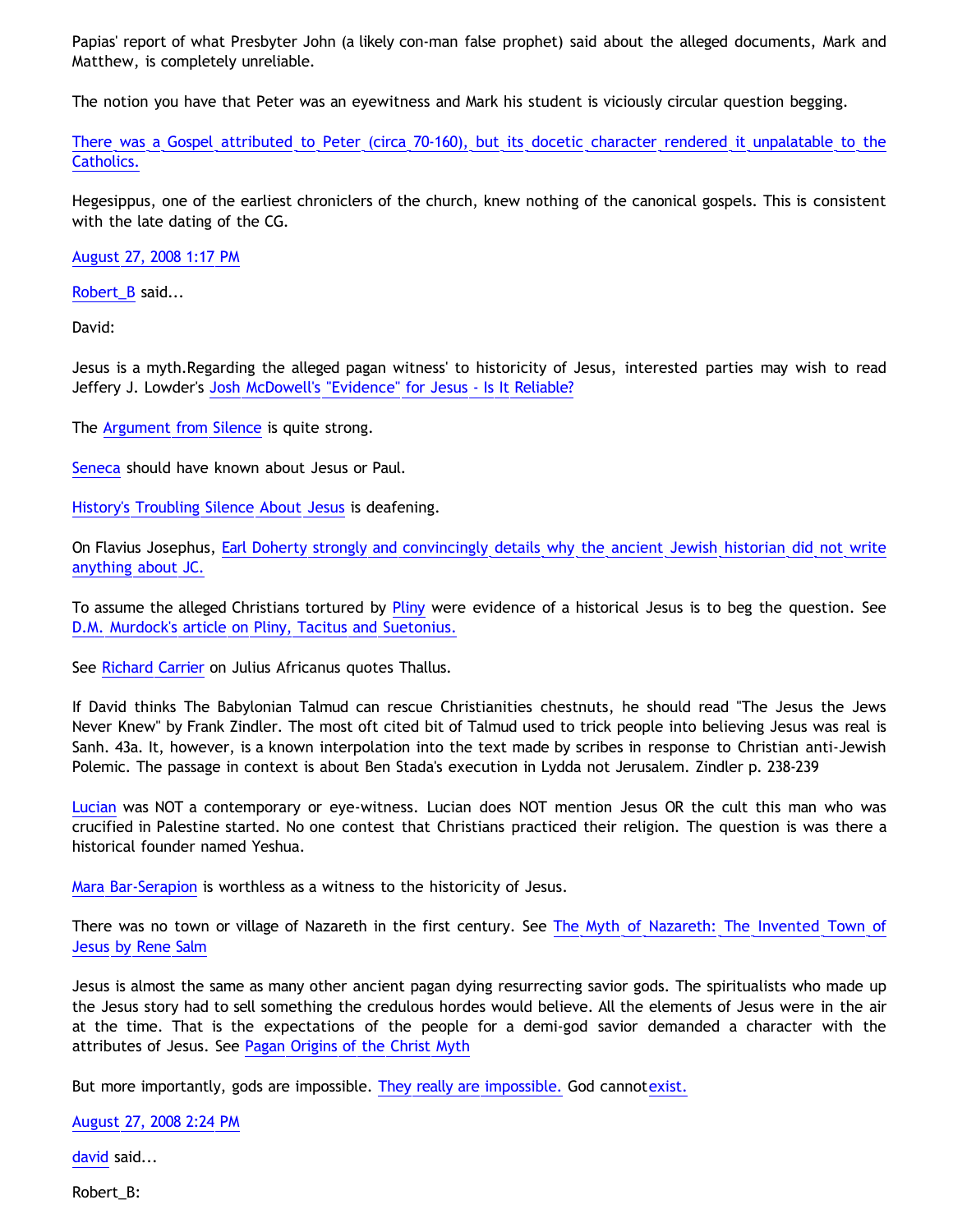Until you respond to what Drew has written over at DC I will not interact with you. I consider this cowardly, especially in light of the fact that you retitled your blog post and disabled comments.

[August 27, 2008 3:45 PM](http://bahnsenburner.blogspot.com/2008/08/4058228594217833315)

[david](http://www.blogger.com/profile/08071763988772047093) said...

Dawson said: *I did not find this quote on p. 47 of Wells' Did Jesus exist? (I saw a full-page chart instead), nevertheless it reads like something he would write and describes his position. It may be that you have a different edition from mine? Or, you're paraphrasing Wells?*

I cited multiple sources spanning multiple pages, so this isn't a direct quote.

[August 27, 2008 3:45 PM](http://bahnsenburner.blogspot.com/2008/08/1402121584465737121)

[david](http://www.blogger.com/profile/08071763988772047093) said...

The Wells quote about Tacitus shows me 3 things:

1. Apparently he thinks he can date the document to 120 AD without a shred of evidence.

2. The evidence he does marshall mainly relies on Elmer Merrill's essay written in 1925.

3. The instances of unsupported speculation outnumber the arguments from secondary source material

Not very convincing.

[August 27, 2008 3:59 PM](http://bahnsenburner.blogspot.com/2008/08/1711083625122564689)

[david](http://www.blogger.com/profile/08071763988772047093) said...

Dawson:*Of course, we can dismiss Wells because he's not a professor of New Testament Greek if you like.*

I would do no such thing, but I will be more skeptical of his unsupported/uncited claims given his lack of formal education in the subject.

Contrary to your perception, a doctoral degree in Biblical theology , history, or languages requires intense study and academic critique by peers and professors....more than just a "certificate of completion."

## [August 27, 2008 4:07 PM](http://bahnsenburner.blogspot.com/2008/08/5513397457462241440)

[david](http://www.blogger.com/profile/08071763988772047093) said...

Dawson: *Meanwhile, referring to Wells' case as "a tall order" simply because he does not have, say, a Ph.D in New Testament Studies, ignores his heavy reliance on scholars who do*

Add up the number of scholars he cites who predate 1930 and you'll get my drift.

#### [August 27, 2008 4:09 PM](http://bahnsenburner.blogspot.com/2008/08/7336132227752075287)

[david](http://www.blogger.com/profile/08071763988772047093) said...

*Besides, would it really make any difference if Wells did have a Ph.D in New Testament Studies? Would this suddenly bestow his arguments with a gleam that would capture your attention and make you say, "Hey, this guy's onto something!"? My suspicion is that, even if Wells had 10 doctorates in fields ranging from ancient history, New Testament studies, theology, patristic literature, etc., believers would still find ways to dismiss his verdicts, in spite of the artificial requirement to possess such certifications.*

This coming from the guy who said Geisler can't be a professional philosopher because his religious views are "anti-philosophical"...still waiting on that one.

[August 27, 2008 4:10 PM](http://bahnsenburner.blogspot.com/2008/08/4644204577879677498)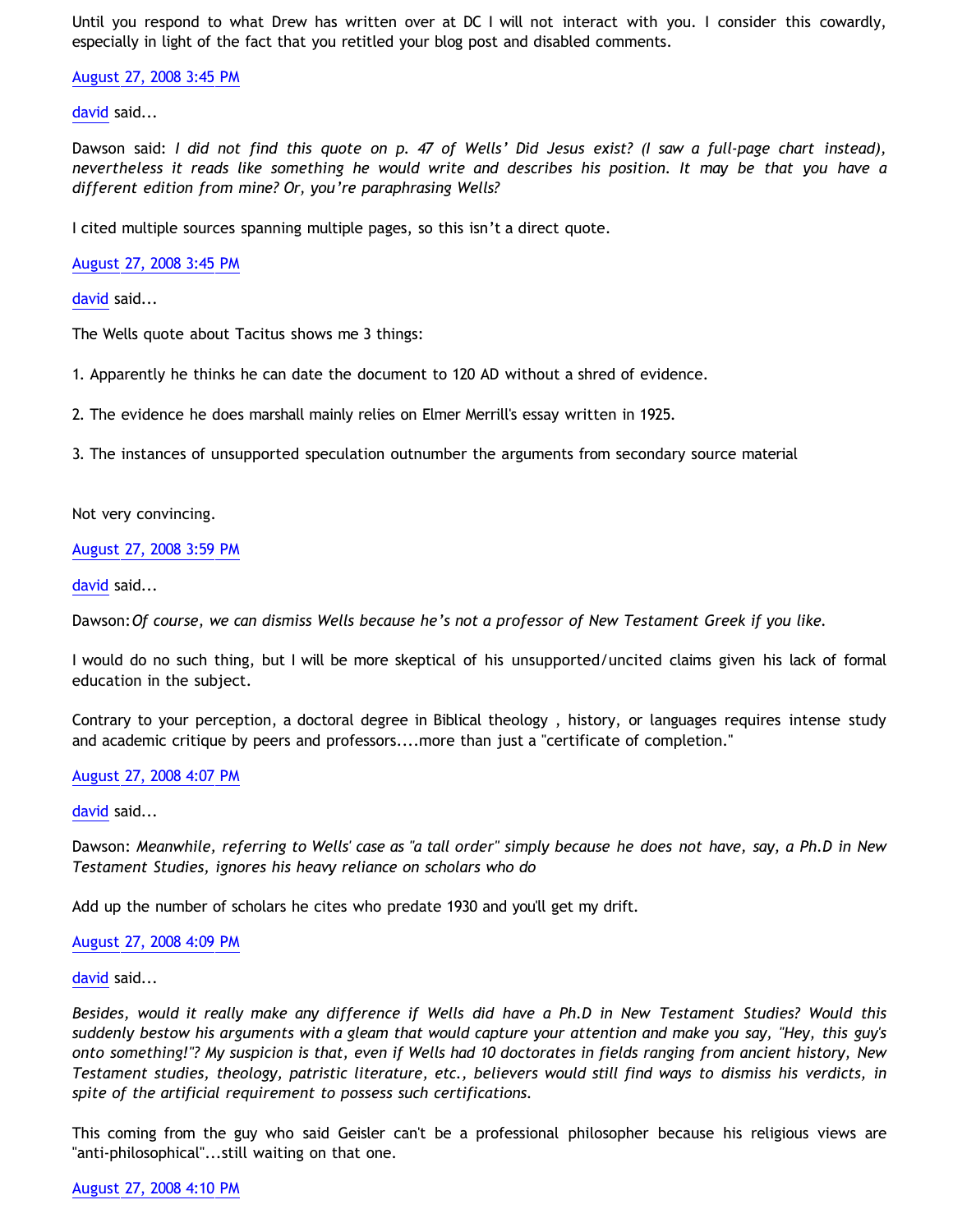[david](http://www.blogger.com/profile/08071763988772047093) said...

1. Dawson said: *Luke 3:1 is about probably the closest (and only) reference in the gospels themselves which can be used to date any of the events they speak of.*

The very link you provided refutes your own claims, go read it again. Also might want to check out the response given by Metacrock, www.geocities.com/metacrock2000/Jesus\_pages/refute\_kirby.html

Isn't Peter Kirby the guy who sits around and monitors Wikipedia articles so his views remain intact…impressive. But that's the kind of espousal I've come to expect from atheist apologists ;) Oh wait didn't Kirby convert to a Catholic a year ago? (http://debunkingchristianity.blogspot.com/2007/04/atheist-peter-kirby-is-now-catholic.html)

2. Dawson said: *(I Timothy, which offers the New Testament's sole reference to Pilate outside of the gospels and Acts, is pseudonymous)*

Well since you simply asserted it, I can do the same (I Timothy which offers the New Testament's sole reference to pilate outside of the gospels and Acts, is **not** pseudonymous).

3. Dawson said: *The earliest known tradition of Jesus has him crucified at some unspecified time in the past, treated by Paul as if it were not at all recent, without any indication of the circumstances or place of his crucifixion. The earthly life of Paul's Jesus is as hazy as a wispy vapor. But as interest in Jesus grew, it would be natural for enthusiasts to wonder about Jesus' earthly life.*

Wow I feel like we've been round these tracks before, umm perhaps the James, the brother of the Lord, or maybe all there references I provided about Jesus' earthly ministry in Paul. Its fun to make assertions and feel we've accomplished something, but as someone who loves the truth I am not attracted very much to a position that must defend itself in such a manner. Have you considered that this whole Wells legend argument was started for totally invalid reasons? I wrote a response to your original article and I assumed you were aware that G/T were not addressing the legend theory. Your immediate response was to talk about what "your position" was compatible with. I'm just saying, the whole reason we're even on this conversation is completely misdirected given the nature of the original post.

Dawson said: *If he bases this dating on what we read in the gospels, then claiming that I Cor. 15:3-8 is too early to be legend simply begs the question against the legend theory (which is what Geisler and Turek were seeking to dismiss in the section of their book that I quoted in my blog).*

Clear evidence of importing your legend theory into a strawman internal critique.

4. Dawson: *Even if we did have this in the case of the gospels, this would not seal the case for the historicity of the resurrection.*

Did I claim that it did? No

5. Dawson: *Matthew and Luke were obviously using Mark's narrative as a model for their own (so they are not "independent sources")*

Now you're just being stubborn. Remember **you** were the one that brought up the fact that the Q source is easy to construct and clearly shows a separate source than Mark.

6. "Further confirmation of the Petrine authority behind Mark was supplied in a series of acute linguistic studies by C.H. Turner, entitled 'Marcan Usage', in the *Journal of Theological Studies*…showing, among other things, how Mark's use of pronouns in narratives involving Peter seems time after time to reflect a reminiscence by that apostle in the first person. The reader can received from such passages 'a vivid impression of the testimony that lies behind the Gospel: thus in 1:20, "we came into our house with James and John: and my wife's mother was ill in bed with a fever, and at once we tell him about her." (F.F. Bruce, *The New Testament Documents*, pg 33) In addition Turner lists the following passages in which Mark demonstrates this: Mk 1:21, 29; 5:1, 38; 6:53, 54; 8:22; 9:14, 30 , 33; 10:32, 46; 11:1, 12, 15, 20, 27; 14:18, 22, 26, 32

[August 29, 2008 7:35 AM](http://bahnsenburner.blogspot.com/2008/08/5096834039356615484)

[david](http://www.blogger.com/profile/08071763988772047093) said...